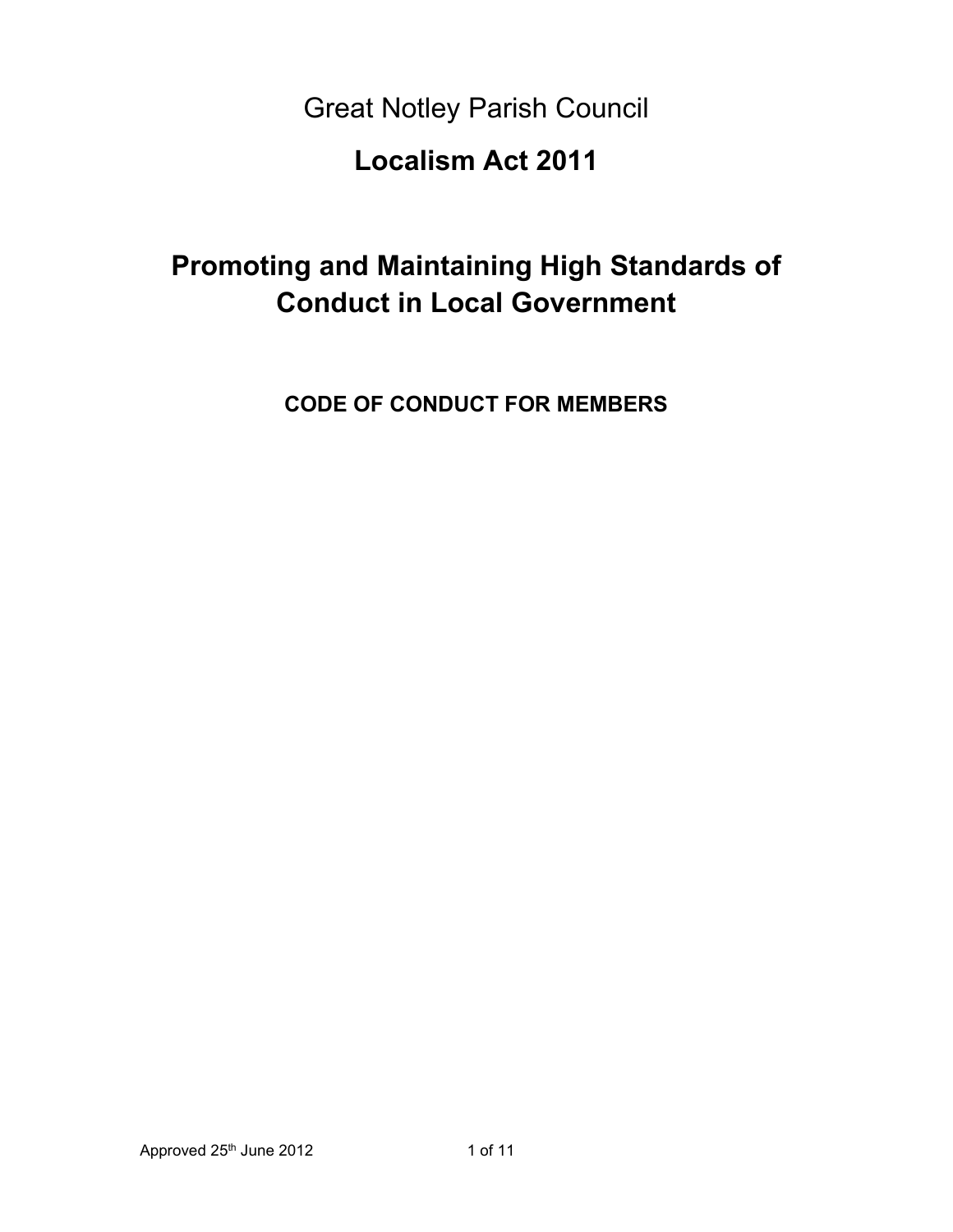# **Code of Conduct for Members**

# **PART 1 GENERAL PROVISIONS**

#### **Introduction and interpretation**

As a member you are a representative of this authority and the public will view you as such therefore your actions impact on how the authority as a whole is viewed and your actions can have both positive and negative impacts on the authority.

This Code as a whole is consistent with "Nolan Principles" which are set out in Appendix 1 and the provisions of S29(1) Localism Act 2011

In this Code-

"meeting" means any meeting of:

- (a) the Authority
- (b) the Executive of the Authority
- (c) any of the Authority's or its Executive's committees, sub-committees, joint committees, joint sub-committees or areas committees whether or not the press and public are excluded from the meeting in question by virtue of a resolution of Members
- (d) any briefings by officers and site visits organised by the Authority

"relevant period" means the period of 12 months ending with the day on which you give notification to the Authority's monitoring officer of any disclosable pecuniary interests you had at the time of the notification.

"profit or gain" includes any payments or benefits in kind which are subject to Income Tax.

"beneficial interest" means having an economic benefit as a legal owner or holding it on trust for the beneficial owner, having a right to the income from the land or securities or a share in it or the right to the proceeds of sale or share of part of the proceeds of sale.

"Member" includes a co-opted member.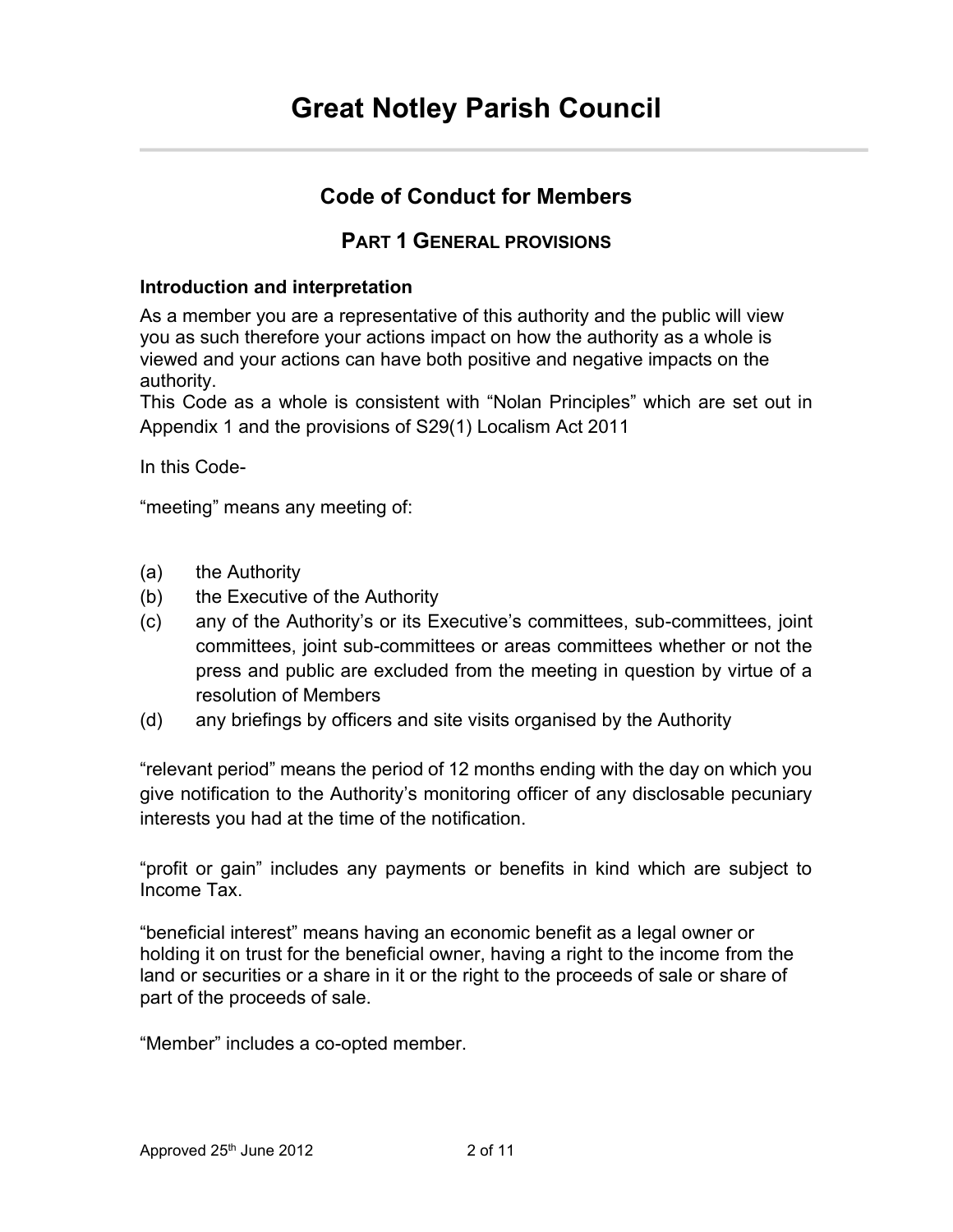### **1. Who does the Code apply to?**

- (1) This Code applies to all Members of Great Notley Parish Council (the authority) including co-opted members.
- (2) It is your responsibility to comply with the provisions of this Code.

#### **2. What does the Code apply to?**

- (1) You must comply with this Code whenever you
	- (a) conduct the business of the Authority, or
	- (b) you are acting as a representative of the Authority.
- (2) This Code has effect in relation to your conduct in your official capacity.
- (3) Where you act as a representative of the Authority
	- (a) on another relevant authority, you must, when acting for that other authority, comply with that other authority's code of conduct; or
	- (b) on any other body, you must, when acting for that other body, comply with the Authority's code of conduct, except and insofar as it conflicts with any other lawful obligations to which that other body may be subject.

#### **3. General obligations**

- (1) You must treat others with respect.
- (2) You must uphold the law.
- (3) You must not
	- (a) do anything which may cause the Authority to breach any of the equality enactments;
	- (b) bully any person;
	- (c) intimidate or attempt to intimidate any person who is or is likely to be –
		- (i) a complainant;
		- (ii) a witness; or
		- (iii) involved in the administration of any investigation or proceedings, in relation to an allegation that a Member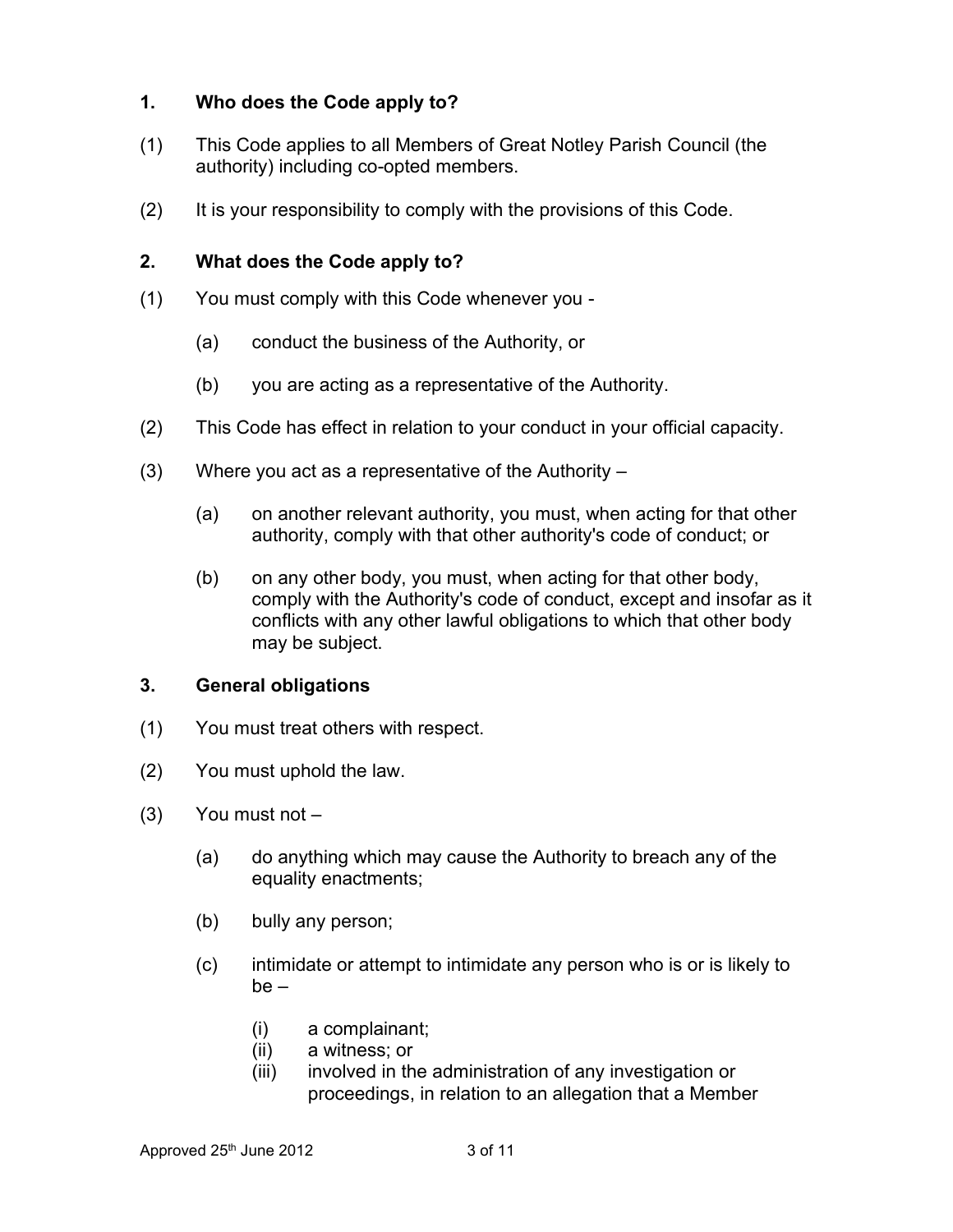(including yourself) has failed to comply with the Authority's code of conduct; or

(d) do anything which compromises or is likely to compromise the impartiality of those who work for, or on behalf of, the Authority.

### **4. Confidential Information**

You must not –

- (a) disclose information given to you in confidence by anyone, or information acquired by you which you believe, or ought reasonably to be aware, is of a confidential nature, except where –
	- (i) you have the consent of a person authorised to give it;
	- (ii) you are required by law to do so;
	- (iii) the disclosure is made to a third party for the purpose of obtaining professional advice provided that the third party agrees not to disclose the information to any other person; or
	- $(iv)$  the disclosure is  $-$ 
		- (aa) reasonable and in the public interest; and
		- (bb) made in good faith and in compliance with the reasonable requirements of the Authority:
- (b) prevent another person from gaining access to information to which that person is entitled by law.

## **5. Conferring an advantage or disadvantage**

You must -

- (a) not use or attempt to use your position as a Member improperly to confer on or secure for yourself or any other person, an advantage or disadvantage;
- (b) when using or authorising the use by others of the resources of the Authority -
	- (i) act in accordance with the Authority's reasonable requirements;
	- (ii) ensure that such resources are not used improperly for political purposes (including party political purposes);
- (c) have regard to any applicable Local Authority Code of Publicity made under the Local Government Act 1986.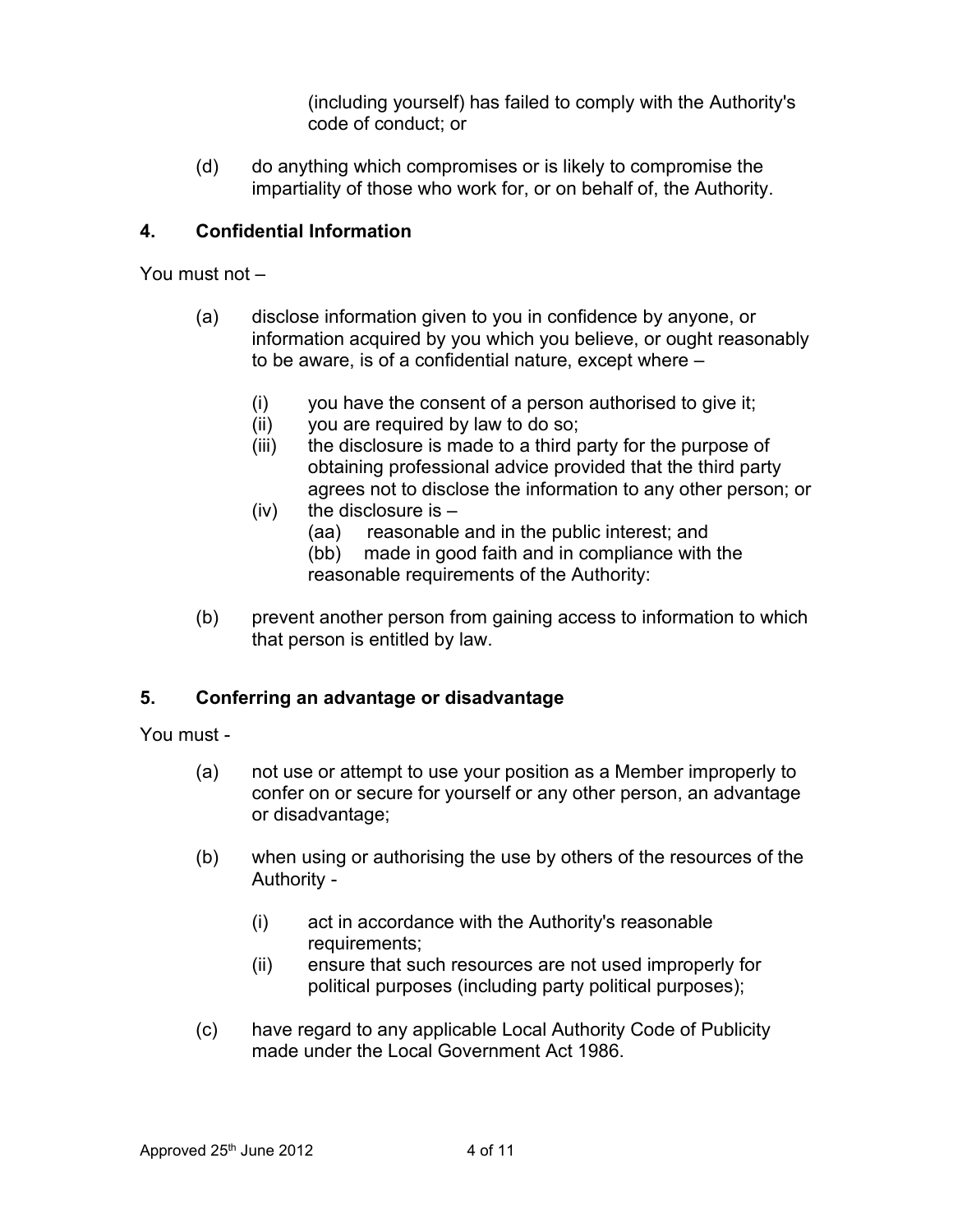#### **PART 2 MEMBERS INTERESTS**

#### **6. Disclosable Pecuniary Interests<sup>1</sup>**

- 6.1 You have a Disclosable Pecuniary Interest in any business of the Authority if it is of a description set out in 6.2 below and is either:
	- (a) An interest of yours; or
	- (b) An interest (of which you are aware) of a spouse, civil partner or a person you are living with as a spouse or civil partner ("known as Relevant Persons").
- 6.2 A Pecuniary Interest is an interest which relates to or is likely to affect:
	- (a) Any employment, office, trade, profession or vocation carried on by you or a Relevant Person for profit or gain;
	- (b) Any payment or provision of any other financial benefit (other than from the Authority) made or provided within the relevant period in respect of any expenses incurred in carrying out your duties as a Member, or towards your election expenses. This includes any payment or financial benefit from a trade union within the meaning of the Trade Union and Labour Relations (Consolidation) Act 1992;
	- (c) Any contract for goods, services or works which has not been fully discharged between you or a Relevant Person and the Authority or a body in which you or they have a beneficial interest;
	- (d) A beneficial interest in any land in the Authority's area
	- (e) A licence of any land in the Authority's area (alone or jointly with others) that you or a Relevant Person occupy for a month or longer
	- (f) any tenancy where to your knowledge (i) the landlord is the Authority and (ii) the tenant is a body in which you or a Relevant Person has a beneficial interest
	- (g) Any beneficial interest in securities of a body where
		- (i) that body (to your knowledge) has a place of business or land in the area of the Authority and
		- (ii) either:

Approved  $25<sup>th</sup>$  June 2012 5 of 11  $<sup>1</sup>$  The Relevant Authorities (Disclosable Pecuniary Interests) Regulations 2012 set out the pecuniary</sup> interests specified for the purposes of Chapter 7 of Part 1 Section 30(3) of the Localism Act 2011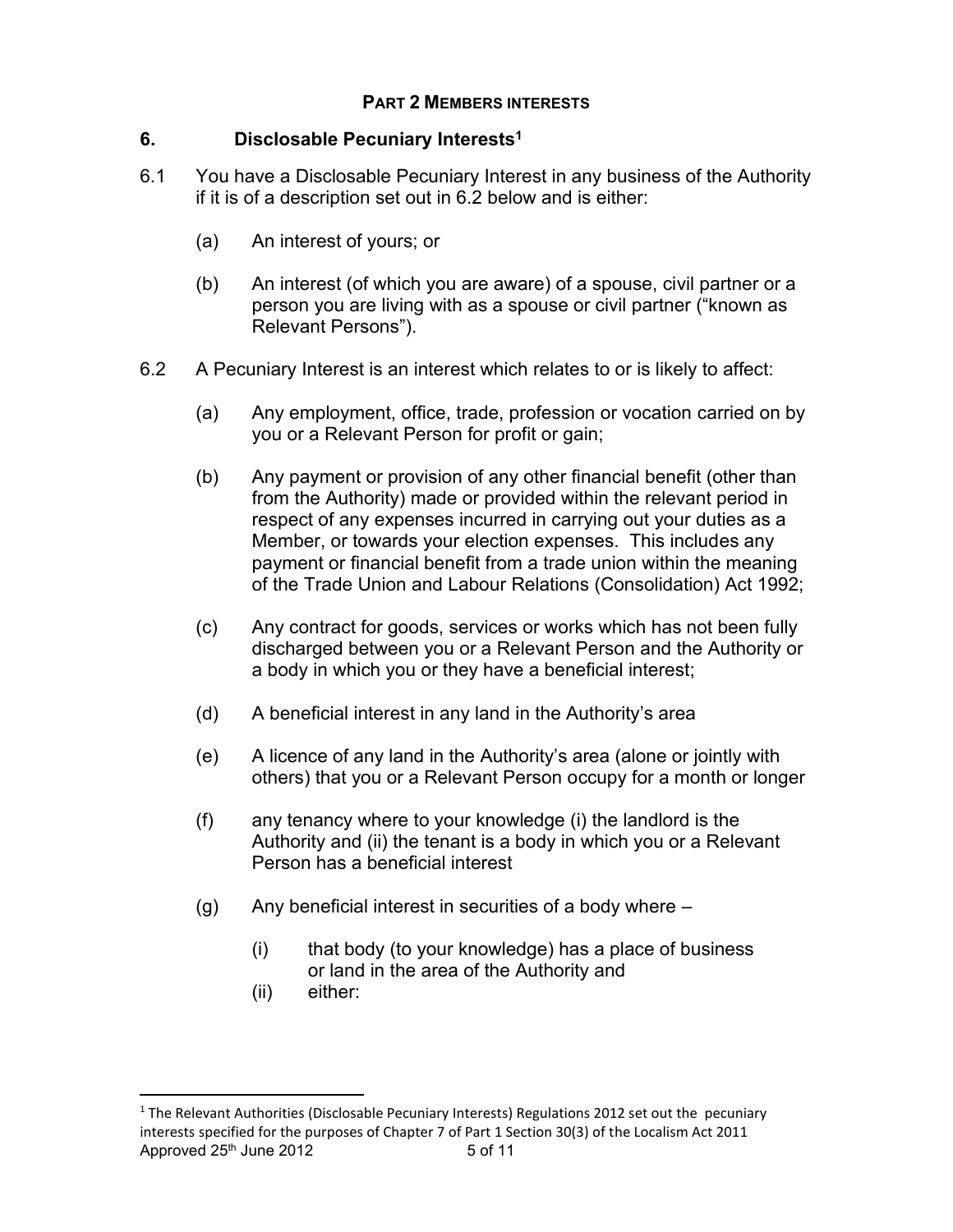- (aa) the total nominal value of the securities exceeds £25,000 or one hundredth of the total issued share capital of that body; or
- (bb) the beneficial interest exceeds one hundredth of the total issued share capital of the share capital of that body, if of more than one class, the total nominal value of the shares of any one class.

#### **7. Other Pecuniary Interests**

You have a pecuniary interest in any business of the Authority where it relates to or is likely to affect:

- (a) any person or body who employs or has appointed you;
- (b) any contract for goods, services or works made between the Authority and you or a firm in which you are a partner, a company of which you are a remunerated director, or a person or body of the description specific in paragraph 6.2.(g) which has been fully discharged within the last 12 months;

#### **8. Non-Pecuniary Interests**

- **8.1** You have a non-pecuniary interest in any business of the Authority where it relates to or is likely to affect -
	- (a) any body of which you are a member or in a position of general control or management and to which you are appointed or nominated by the Authority;
	- (b) any body  $-$ 
		- (i) exercising functions of a public nature;
		- (ii) directed to charitable purposes; or
		- (iii) one of whose principal purposes includes the influence of public opinion or policy (including any political party or trade union); of which you are a member or in a position of general control or management;
	- (c) the interests of any person from whom you have received a gift or hospitality with an estimated value of at least £50;
	- (d) a decision in relation to that business which might reasonably be regarded as affecting your wellbeing or the wellbeing of a relevant person to a greater extent that the majority of:-
		- (i) (in the case of authorities with electoral divisions or wards) other council tax payers, ratepayers or inhabitants of the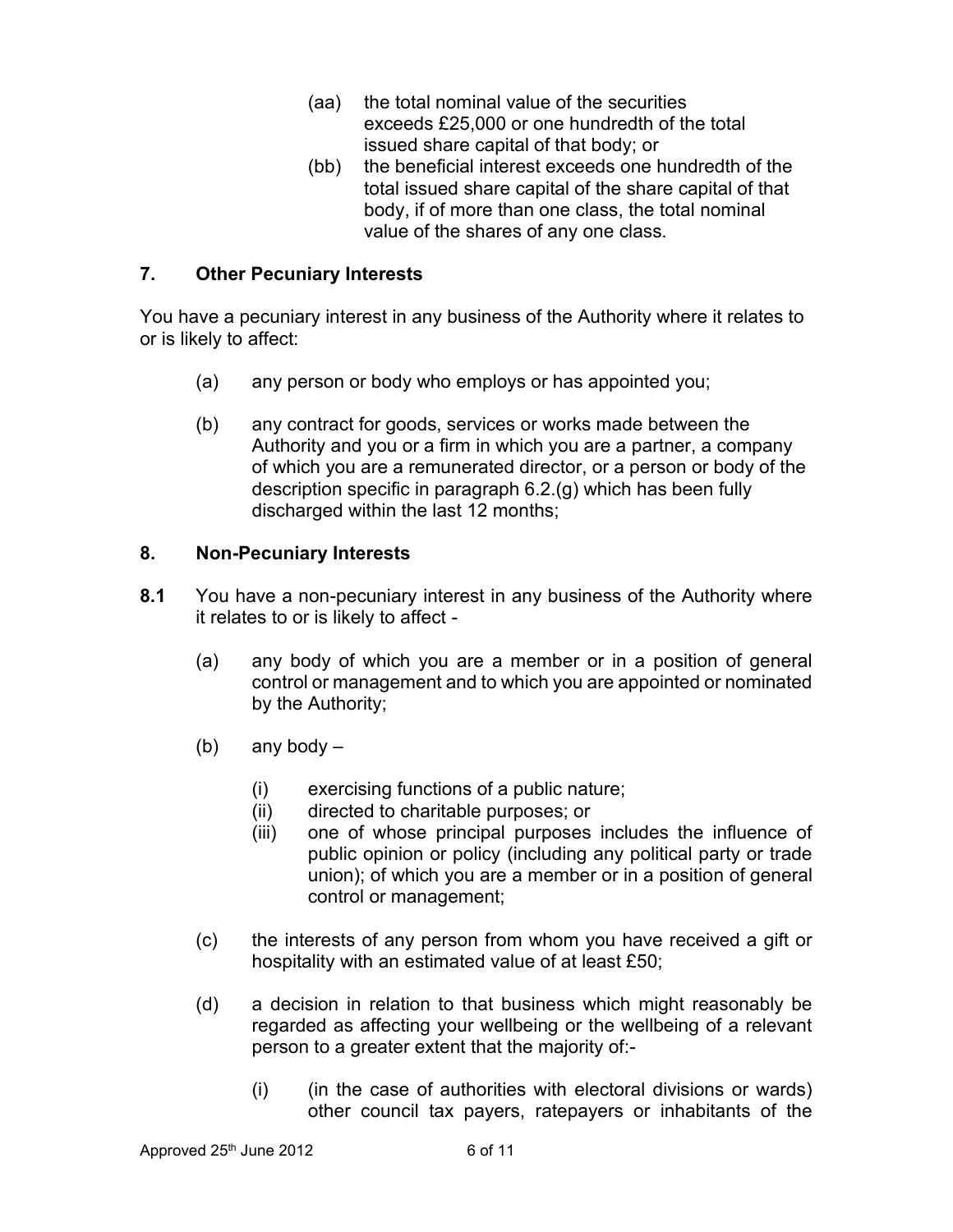electoral division or ward, as the case may be, affected by the decision; or

(ii) (in all other cases) other council tax payers, ratepayers or inhabitants of the Authority's area.

### **9. Disclosure of Interests (Disclosable Pecuniary Interests, Other Pecuniary Interests and Non-Pecuniary Interests)**

- 9.1 Subject to sub-paragraphs 9.2 to 9.3, where you have a Disclosable Pecuniary Interest, other Pecuniary Interest or Non-Pecuniary Interest in any business of the Authority and you are present at a meeting of the Authority at which the business is considered, you must disclose to that meeting the existence and nature of that interest whether or not such interest is registered on your Register of Interests or for which you have made a pending notification.
- 9.2 Sub-paragraph 9.1 only applies where you are aware or ought reasonably to be aware of the existence of the Relevant Person's Interest.
- 9.3 Where you have an interest in any business of the Authority which would be disclosable by virtue of paragraph 9.1 but by virtue of paragraph 12 (Sensitive Information) details of the interest are not registered in the Authority's published Register of Members' Interests and the interest is a Disclosable Pecuniary Interest you need not disclose the nature of the interest to the meeting.
- 9.4 Where you have a Pecuniary Interest in any business of the Authority and a function of the Authority may be discharged by you acting alone in relation to that business, you must ensure you notify the Authority's monitoring officer of the existence and nature of that interest within 28 days of becoming aware that you will be dealing with the matter even if more than 28 days before you will actually deal with the business.
- 9.5 Where you have an interest in any business of the Authority which would be disclosable by virtue of paragraph 9.1 and you have made an executive decision in relation to that business you must ensure that any written statement of that decision records the existence and nature of that interest. In this paragraph "executive decision" is to be construed in accordance with any regulations made by the Secretary of State under section 22 of the Local Government Act 2000.

## **10. Effect of Interests on participation**

## **10.1 Disclosable Pecuniary Interests**

(a) If you are present at a meeting of the Authority or of any committee, sub-committee, joint committee or joint sub-committee of the Authority and you have a Disclosable Pecuniary Interest in any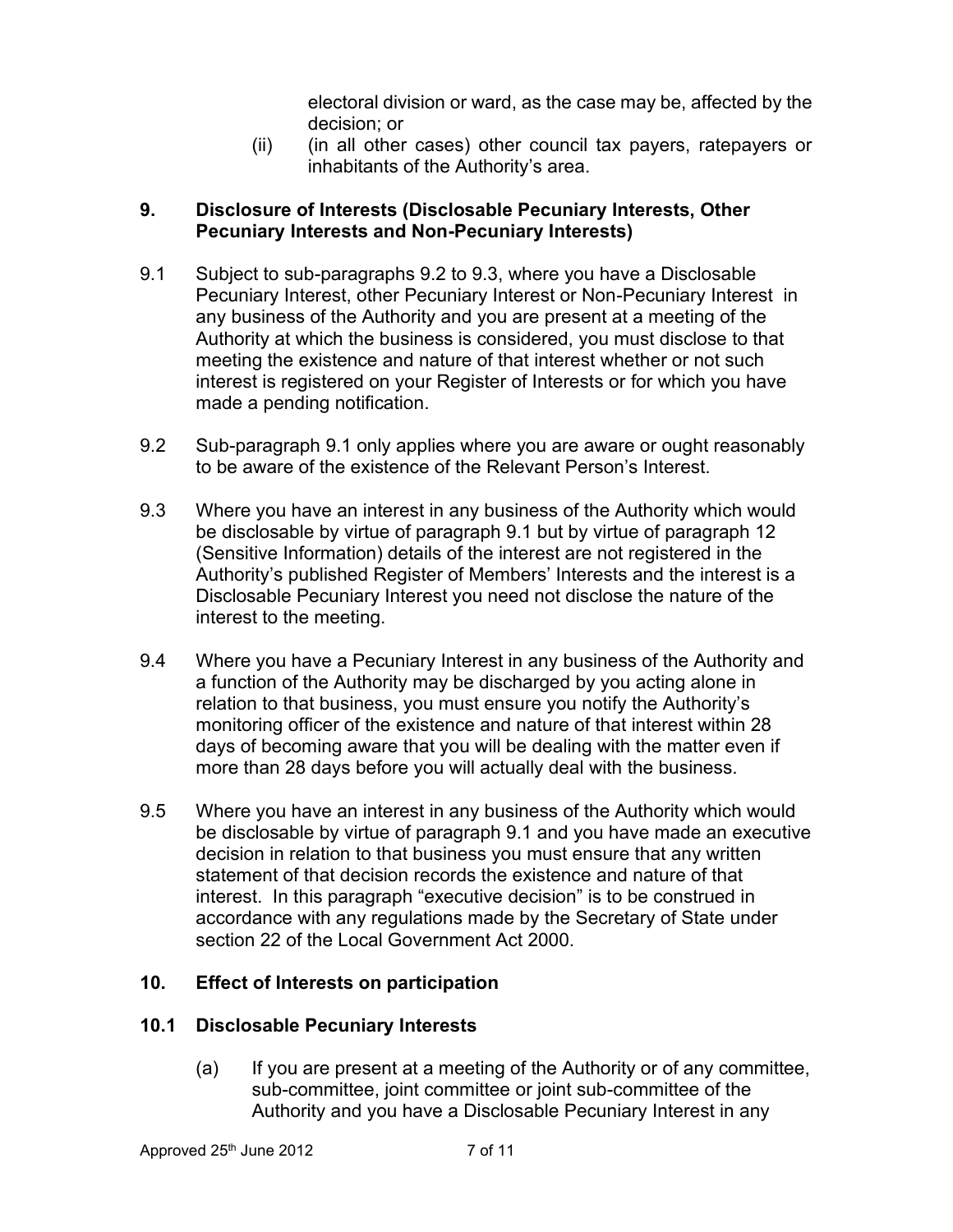matter to be considered, or being considered, at the meeting and you are aware of that Interest:

- (i) You must not participate, or participate further, in any discussion of the matter at the meeting, or participate in any vote, or further vote, taken on the matter at the meeting.
- (ii) You must withdraw from the room or chamber where the meeting considering the business is being held unless you have received a dispensation from the Authority's proper officer.
- (b) If you have a Disclosable Pecuniary Interest in any business of the Authority you must not:
	- (i) exercise executive functions in relation to that business; and
	- (ii) seek improperly to influence a decision about that business
- (c) If a function of the Authority may be discharged by a Member acting alone and you have a Disclosable Pecuniary Interest in any matter to be dealt with or being dealt with in the course of discharging that function you may not take any steps or any further steps in relation to the matter (except for the purpose of enable the matter to be dealt with otherwise than by yourself).

## **10.2 Other Pecuniary Interests**

If you have an other Pecuniary Interest in any business of the Authority which a member of the public with knowledge of the relevant facts would reasonably regard as so significant that it is likely to prejudice your judgement in the public interest and you are present at a meeting of the Authority at which such business is to be considered or is being considered you must:

- (a) disclose the existence and nature of the interest in accordance with paragraph 9.1 ( but subject to paragraph 9.3 ) and;
- (b) withdraw from the room or chamber where the meeting considering the business is being held unless you have obtained a dispensation from the Authority's proper officer.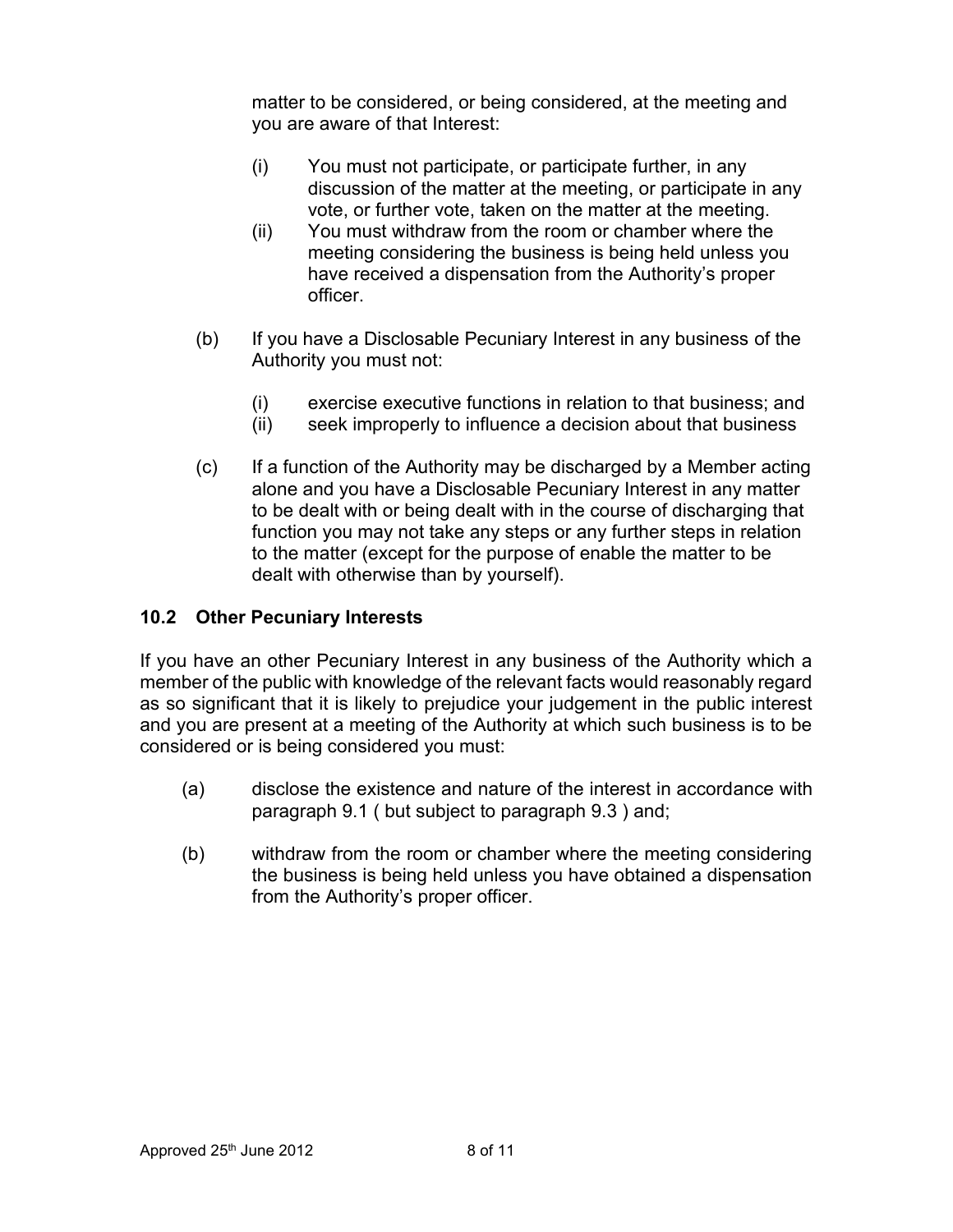#### **PART 3 REGISTER OF MEMBERS INTERESTS**

#### **11. Registration of Members' Interests**

Subject to paragraph 12, you must, within 28 days of –

- (a) this Code being adopted by or applied to the Authority; or
- (b) your election, re-election or appointment or re-appointment to office (where that is later), or co-opted onto the Authority

register in the Authority's Register of Members' Interests (maintained by the Monitoring Officer under Section 29(1) of the Localism Act 2011) details of:

- (i) Disclosable Pecuniary Interests as referred to in paragraph 6 that you, your spouse, civil partner or person with whom you live as if they were your spouse or civil partner in so far as you are aware of their interests at that time.
- (ii) Pecuniary Interests referred to in paragraph 7 that you have.

Subject to paragraph 12, you must within 28 days of becoming aware of any new Disclosable Pecuniary Interest as referred to in paragraph 6 that you, your spouse, civil partner or person with whom you live as if they were your spouse or civil partner or change to any Disclosable Pecuniary Interest registered under paragraphs 11.(a) (i) or (ii) above by providing written notification to your authority's Monitoring Officer.

#### **12. Sensitive Information**

- 12.1 Where you have a Disclosable Pecuniary Interest referred to in paragraph 6 or pecuniary interest referred to in paragraph 7 and the nature of the interest is such that you and the Authority's monitoring officer consider that disclosure of details of the interest could lead to you or a person connected with you being subject to violence or intimidation if the interest is entered in the Authority's Register then copies of the register available for inspection and any published version of the Register should not include details of the interest but may state that you have an interest details of which are withheld under s32(2) of the Localism Act 2011 and/or this paragraph.
- 12.2 You must, within 28 days of becoming aware of any change of circumstances which means that information excluded under paragraph 12.1 is no longer sensitive information, notify the Authority's monitoring officer.
- 12.3 In this Code "sensitive information" means information whose availability for inspection by the public creates, or is likely to create, a serious risk that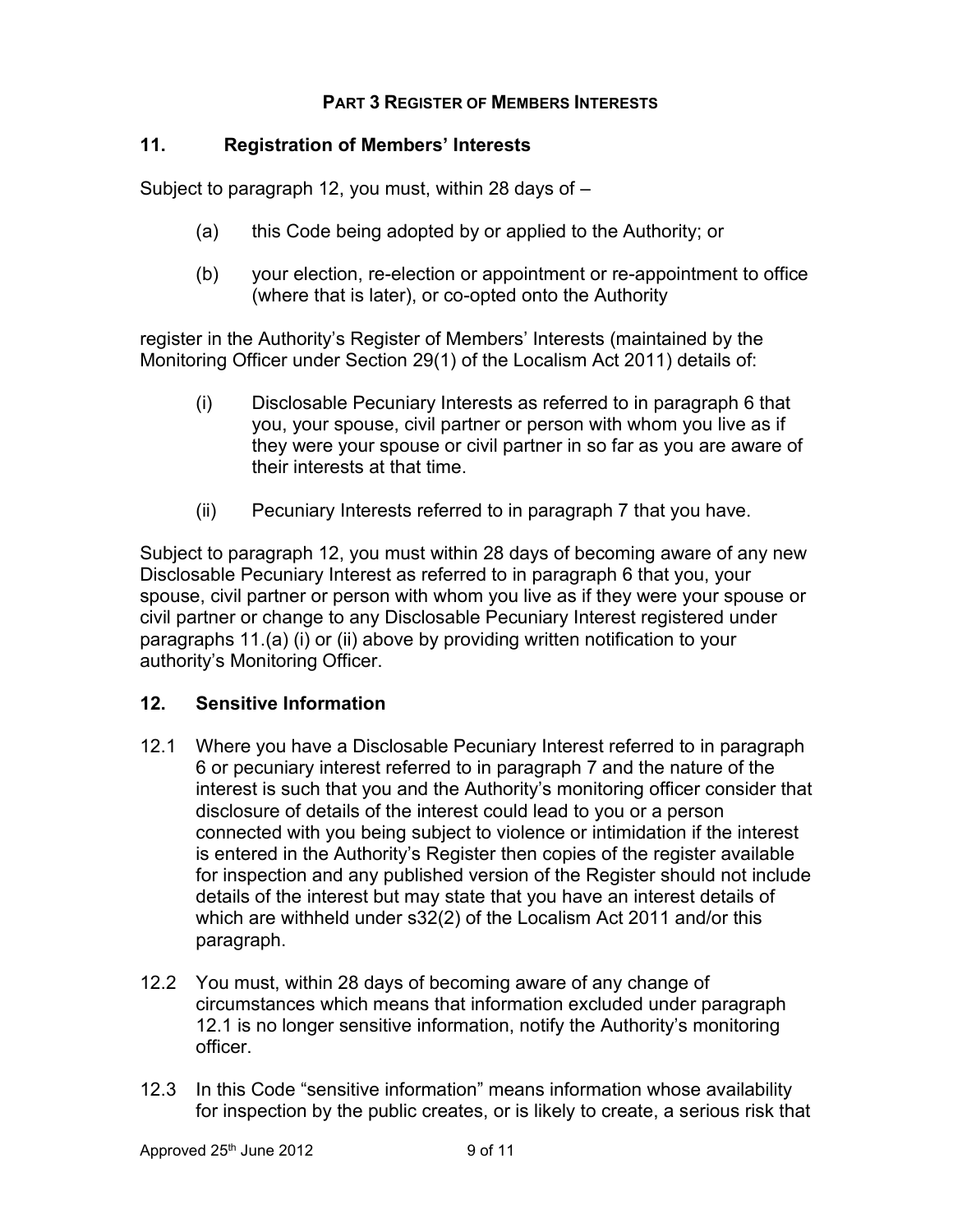you or a person who lives with you may be subject to violence or intimidation.

## **13. Register of Gifts and Hospitality**

- 13.1 You must within 28 days of receipt, notify the Authority's monitoring officer in writing of any gift, benefit or hospitality with a value in excess of £50 which you have accepted as a member from any person or body other than the Authority.
- 13.2 The Monitoring Officer will place your notification on a public register of gifts and hospitality.
- 13.3 This duty to notify the monitoring officer does not apply where the gift, benefit or hospitality comes within any description approved by the Authority for this purpose.

*Approved and adopted by Great Notley Parish Council on 25th June 2012*

*Reviewed 21st May 2018 Reviewed 13th May 2019 Reviewed 11th May 2020 Reviewed 5th May 2021 Reviewed 9th May 2022*

*Date of next review May 2023*